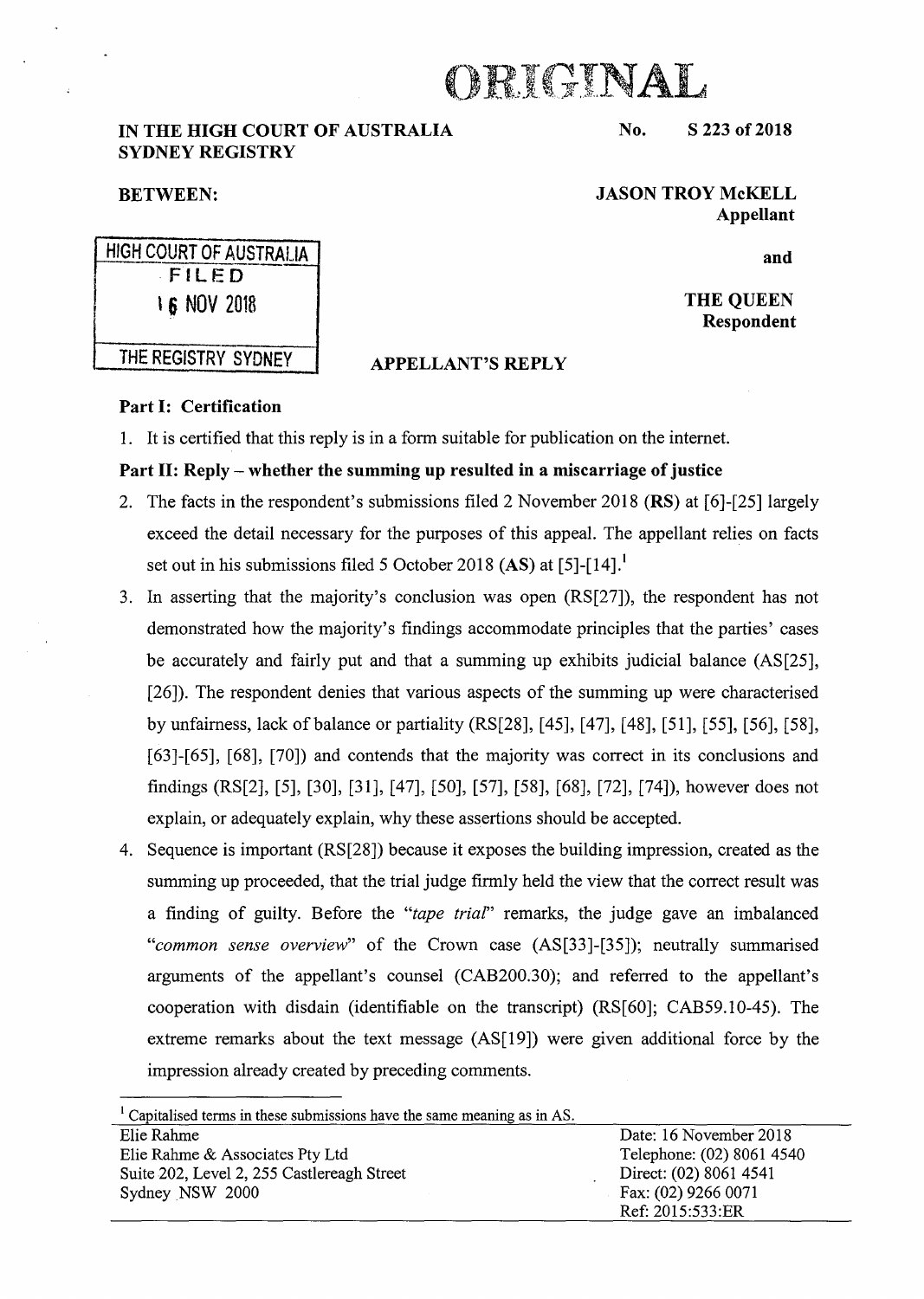- 5. Examination of individual issues alone, and by simply *''putting these three matters together",* did not equate to a consideration of the summing up as a whole (RS[29], [32]). In contrast with the judgment of Beech-Jones J, the majority judgment does not adequately comprehend the overall cumulative effect, comments, language and style of the summing up (RS[29]; AS[28]-[30]).
- 6. If it is implied in RS[31] that it was not an error to take the strength of the Crown case into account in support of the majority's conclusions, that proposition is incorrect. A strong Crown case did not justify, even in part, the impugned expressions by the trial judge nor his sustained attempt to persuade the jury to accept his opinions, adverse to the appellant (AS[43], CAB206.38). Asserting that the summing up reflected the Crown case strength does not address the substantive imbalance arising from these endeavours (RS[59], [67]; CAB206.35). It was essential that the appellant's defence be put to the jury fairly, cogently and clearly (cf RS[73]).<sup>2</sup> Indeed, the weaker the defence, the more essential this is, so the defence can be considered in light of the Crown case and evaluated as part of the overall determination of whether the Crown discharged its onus of proof.<sup>3</sup> It was entirely unnecessary for the trial judge to undermine the defence case and bolster the Crown case by embellishment, persuasion and rhetorical flourish (AS[16]-[20]).
- 7. If, as it appears, the majority referred to the strength of the Crown case to explain the context and nature of the comments (RS[31]), this was an error which overlooked the partiality and unfairness exhibited by the trial judge. Lowering the threshold of fairness because a Crown case is strong is not in accordance with *Green v The Queen* (1971) 126 CLR 28 and *B v The Queen* (1992) 175 CLR 599 (AS[25], [26]). The threshold is an accused's right to a trial according to law, including having his or her defence put fairly.
- 8. Whether the appellant has established that the jury would have been overawed is not the issue (RS[31]). The issue is whether the trial miscarried because the summing up exhibited judicial imbalance contrary to principle. In any event, it is respectfully observed that the statement in *B v The Queen* at 605 derives from *Broadhurst v The Queen* (1964) AC 441 at 464, which referred to the *danger* of the jury being overawed.4
- 9. Disproportionate time or numbers of words are not what caused a miscarriage of justice in the appellant's trial and Beech-Jones J did not employ these concepts (RS[37]fn64).

<sup>2</sup>*Maraache v Regina* [2013] NSWCCA 199 at [70], citing *R v Meher* [2004] NSWCCA 355 at [84], in tum citing *R v Tomazos* (unreported, NSWCCA, 6 August 1971); also *Cleland v The Queen* (1982) 151 CLR 1 at 10; *Aravena v R* [2015] NSWCCA 288 at [109].

<sup>3</sup>*Odisho v R* [2018] NSWCCA 19 at [98], cited *inA2 v R* [2018] NSWCCA 174 at [1169].

<sup>4</sup>See also *The Queen v Hulse* (1971) 1 SASR 327 at 335; *Nation v R* (1994) 78 A Crim R 125 at 131.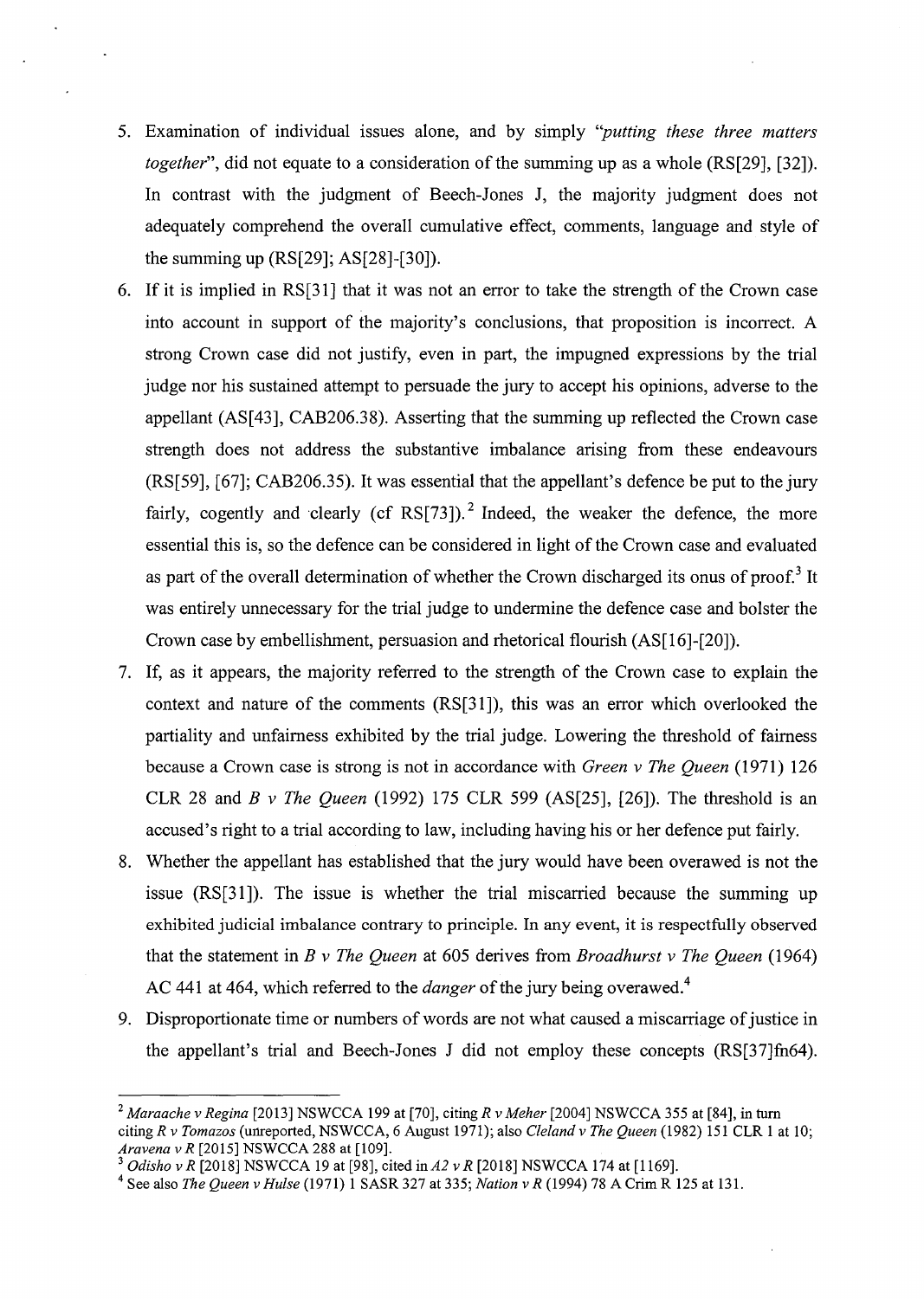Beech-Jones J's analysis was directed to the language of persuasion employed, and emphatic reinforcement of the Crown case, by the trial judge.

- 10. Observations in RS[41]-[45] do not engage with the particular features of the summing up that created a serious miscarriage of justice. Posing rhetorical questions may or may not be appropriate in context (RS[46]; AS[56]). However, the problem with rhetoric here was using figure of speech to belittle the appellant's counsel's submissions (AS[20], [ 42]) and pointedly using expressions such as *"you might thinR', "I suggest to you, a very revealing text"* and "so obvious" (CAB205.1-35, 206.45-207.22). The unfair use of these techniques was exacerbated as they were employed in relation to issues of fact which were centrally in dispute (cfRS[47], [48], [56], [64]).
- 11. In the redirection, the trial judge directly acknowledged that *"I think I did refer to there being a possibility of it having had drugs"* in the first consignment (cf RS[51], [53]; CAB75.38). The earlier remarks included *"there is actually no evidence that there was anything in it*" and that "[y]*ou would think*" there would be little point in the arrangements unless there was *"something"* in it. In context, the jury would have readily understood the *"something"* and *"anything"* to refer to drugs (cfRS[52], [55], [57]). As such, contending that the trial judge's summary was consistent with the pre-trial ruling is not sustainable, particularly as regards the risk of tendency reasoning; that ruling was binding on the trial judge (RS[52], [55]; s 130A *Criminal Procedure Act 1986* (NSW)).
- 12. The trial judge was entitled to refer to the *"tape trial"* text (RS[61]), but was not entitled to use forceful, persuasive language to impress upon the jury his opinion that the message referred to making sure that the co-accused got tape to repackage the consignment because he was aware of the contents. This went to the heart of the defence case (CAB203.10; cfRS[48]). The prosecutor in closing submissions described the message as *"interesting", "quite telling", "consistent"* with and *"supportive"* of the appellant being involved (RFM272.5-42). The trial judge did not simply *"refer to"* it, but went further, to emphatically drive the Crown's point home without reminding the jury he was speaking to the Crown's argument (CAB203.24). The jury would have been left with no doubt that it was the trial judge's opinion that the appellant had the necessary *mens rea* (cfRS[62], [63]). By telling the jury *"Is not that, I suggest to you, a very revealing text"* the trial judge explicitly suggested that the jury should conclude the Crown's argument was correct (cf RS[64]; CAB206.50). Asking whether the jury appreciated that conclusions about the message were a matter for them (RS[64]) does not address the imbalance (CAB207.1-22). The appellant bore no onus, but there were alternative modes of thinking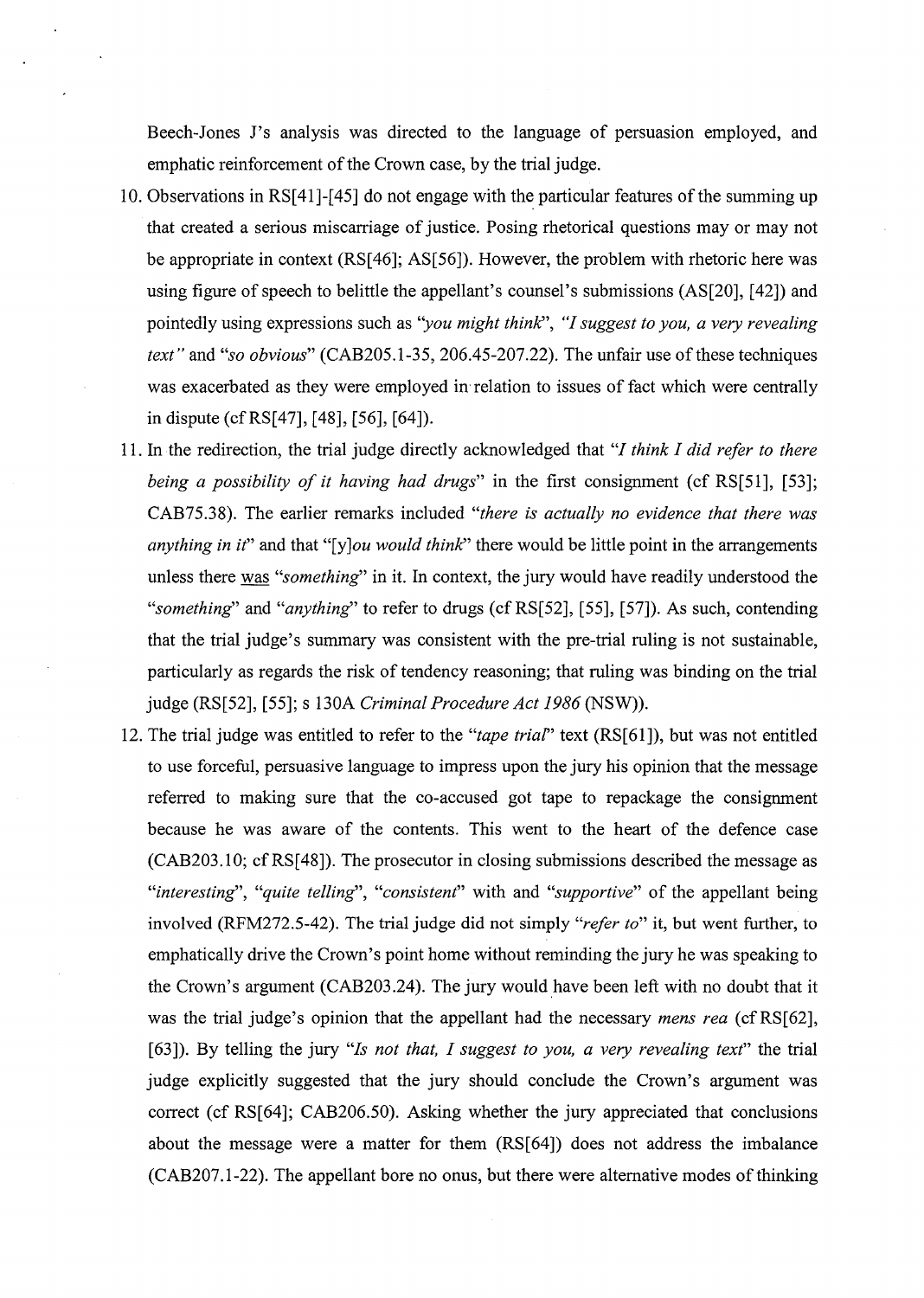(cfRS[65], [66]). In evidence he said he did not know why he sent the message, but *"I'm talking horses"* and it was *"very difficult"* to recall specific details (RFM100.6-14).

- 13. Characterising the trial judge's expressions on this point as legitimate *"highlight"*  (RS[68]) overlooks the seriousness. Even if the Crown's position was *"obvious",* or the appellant's explanations weak (RS[63], [65]) it was essential that the defence case was put in a manner that the jury could fairly consider it in light of the Crown case. It was not. The majority's finding that the remarks were *"typical and permissible"* was a clear endorsement, recording unambiguously that they represented what is expected and allowable (cf RS[68]). Uncorrected endorsement by an intermediate appellate court of such forceful persuasion by a trial judge would set a disturbing precedent.
- 14. While the trial judge was not prohibited from correcting inaccuracy (RS[70]), it would more appropriately have been addressed by the prosecutor. The judge could have raised it with counsel. In that sense, it was not "necessary" for the trial judge to correct it (cf RS[72]). Unfairness arose not because a correction of fact occurred but because of the deriding of the defence submissions that accompanied it (cf RS[70]). In context, this further accumulated impressions of the trial judge's opinion that the appellant was guilty.

## **Reconsideration of principle**

- 15. The entitlement of a trial judge to express an opinion on disputed fact is called into question in this case, with Beech-Jones J observing that it is not the function of a trial judge to convey their opinion to the jury that an accused's case is weak (CAB206.26-42). The respondent, in asserting that there is no reason for reconsideration, has not addressed the question of what purpose it serves (RS[75], [78]). Excesses in this case occurred despite the urging of restraint by this Court and intermediate appellate courts.<sup>5</sup>
- 16. Section 161 of the *Criminal Procedure Act 1986* (NSW) only operates to relieve a trial judge of summarising the evidence if of the opinion that a summary is not necessary. It leaves other summing up functions untouched (cf RS[76]fn115). Statutes in other Australian jurisdictions permit observations upon the evidence, which could include permissible modes of reasoning, warnings and directions, without extending to opinion. None expressly permit, in terms, expression of opinion on facts in dispute (cf RS[76]). Proper exercise of the power is subject to the authority of this Court.
- 17. The statement of the entitlement at *RPS* [ 42] cites *Tsigos v The Queen* (1965) 39 ALJR 76 (n). It is respectfully submitted that *Tsigos* is not reflective of subsequent advancement in

*<sup>5</sup> RPSv The Queen* (2000) 190 CLR 620 at [42]; *Castle v The Queen* (2016) 259 CLR449 at *[6l];Abdel-Hady v R* [2011] NSWCCA 196 at [141]; *Meher* at [87]-[88]; *Robinson v R* (2006) 162 A Crim R 88 at [140].